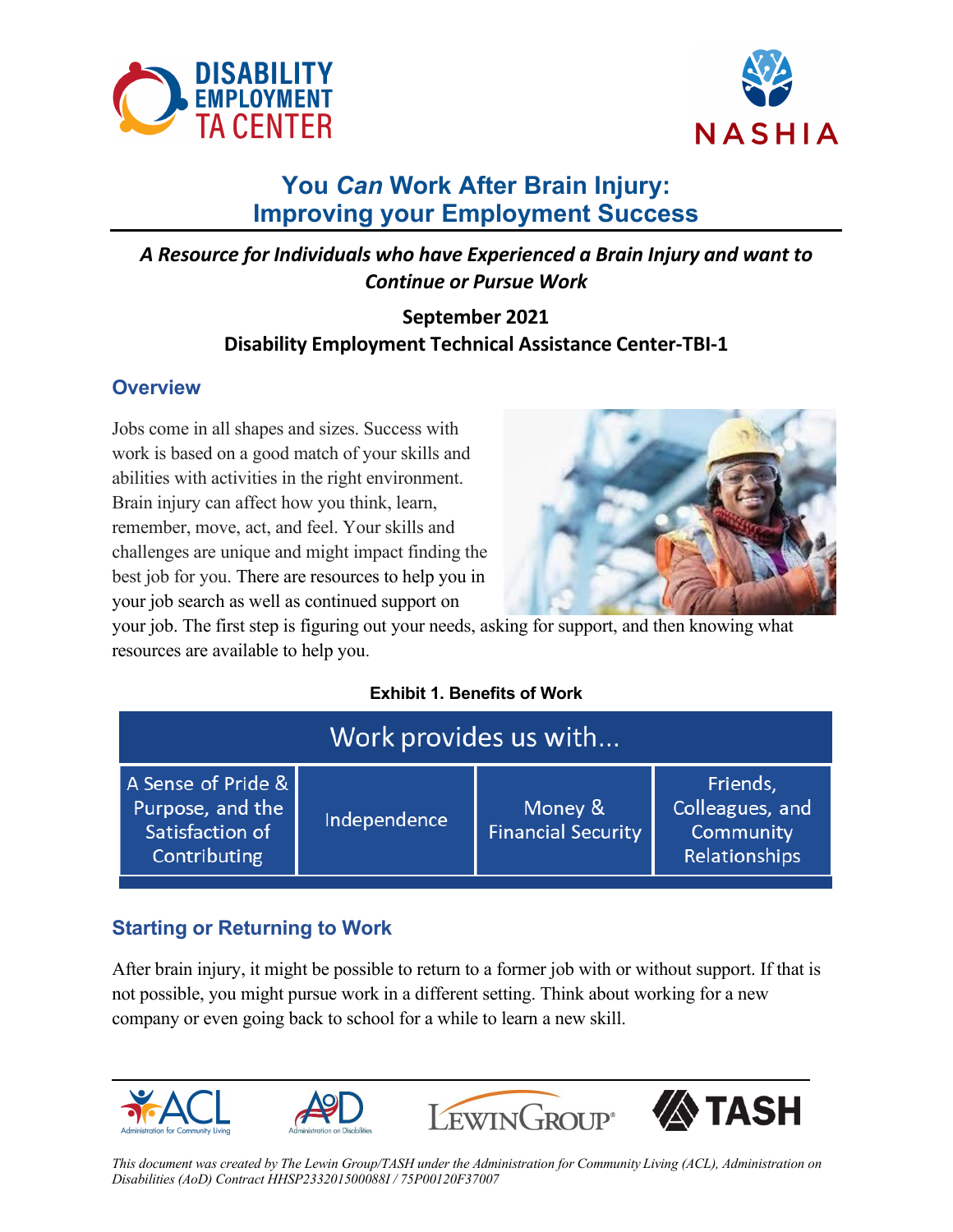If you were not working before your brain injury, you can explore work just like anyone else preparing to enter the workforce. You might even have a skill that is in demand and could go into business on your own. There are many ways to be employed -- find out what fits for you!

### *Preparing for Employment*

Brain injury challenges can sometimes affect:

- $\Rightarrow$  Training
- $\Rightarrow$  Searching for a job
- $\Rightarrow$  Interviewing
- $\Rightarrow$  Starting a job and learning tasks
- $\Rightarrow$  Staying employed

Accommodations are supports based on your needs. They can help you succeed before, during, or after getting a job. It is important to know what to ask for and who to ask. There are many resources for people with brain injuries to learn about accommodations.



#### *Did you know that there are options to "practice" work through a temporary or parttime job?*

You might think about volunteering or trying a "work-based learning experience" before moving into paid employment. This may be helpful if you are worried about stress and fatigue. If you were working

on a college degree or other skill training before your injury, you might consider starting with a light course load or even enrolling in a class without credit. Classroom support is available through campus disability services.

# **How to Get Started**

Let those who help and care about you know you want to work. Many people with brain injuries find that a great place to start is their [state or local Vocational Rehabilitation office](https://rsa.ed.gov/about/states). Need help working with your local Vocational Rehabilitation program? You can always contact your local [Protection &](https://www.ndrn.org/about/ndrn-member-agencies/)  [Advocacy or Client Assistance Program.](https://www.ndrn.org/about/ndrn-member-agencies/)

"I know it may be a journey to go to or return to work, and I know I may need help along the way. There are programs that can help me, and I want to get started finding out about how I can get a job I will enjoy."

If you are receiving Social Security Disability Insurance (SSDI) or Supplemental Security Income (SSI), check out the [Employment Networks](https://choosework.ssa.gov/findhelp/index.html) in your area. These networks help people with SSDI and SSI use their "Ticket to Work" career development program. Also, your local workforce [center](https://www.careeronestop.org/LocalHelp/local-help.aspx) is a place to visit if you don't need a lot of support.

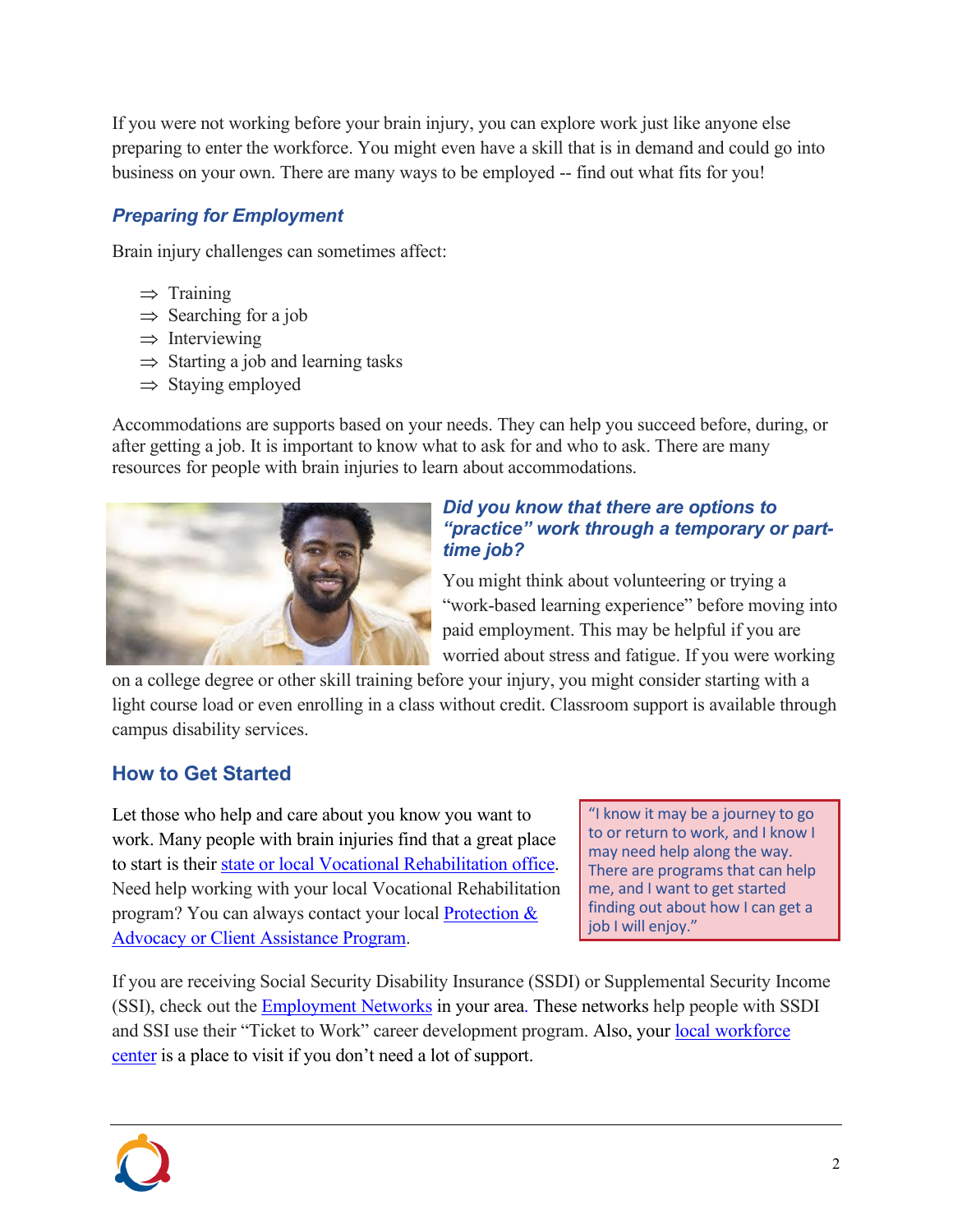### *Service Approaches You May Not Know About*

You might believe your injury prevents you from ever going back to work. This is rarely the case. Many unique approaches for helping workers overcome hurdles exist; these are just a few:

#### **Exhibit 2. Representative Sample of Unique Strategies for Supporting People with TBI to Achieve & Maintain Employment**

- **Discovery:** Ask your employment provider about "Discovery" services to help you consider the strengths you have to offer an employer.
- · *Supported or Customized Employment:* You can receive extra help as you begin to work through an option called "[supported employment](https://vcurrtc.org/research/printView.cfm/473)" or "[customized employment](https://www.dol.gov/agencies/odep/program-areas/customized-employment)". Ask your employment provider to tell you more.
- · *Accommodations & Assistive Technology:* Equipment, smartphone applications, or other accommodations can help you manage your symptoms or challenges. Check out the many accommodation options at the [Job Accommodations Network](http://www.askjan.org/), or [www.askjan.org.](http://www.askjan.org/)
- · *Small Business, Entrepreneurship, and Self-Employment:* Using your talents and skills as a [small business owner, entrepreneur](https://www.dol.gov/agencies/odep/program-areas/employers/self-employment-entrepreneurship), or becoming [self-employed](https://www.dol.gov/agencies/odep/program-areas/employers/self-employment-entrepreneurship) might help you manage your brain injury needs.

#### *Understand How Your Benefits Work*

You may fear that if you go back to work, you will lose all your benefits. There are experts in every state to help you learn what to expect and how to plan. A benefits counselor can help you understand the impact work may have on your public benefits. They show you how you can decrease your need for assistance. They can explain your options for maintaining health insurance, even if cash benefits go away. You can ask about "Work Incentives Planning and Assistance" or available "Benefits Counselors" at your state or local Vocational Rehabilitation [office](https://rsa.ed.gov/about/states). An Employment Network can point you in the right direction to find a benefits counselor.

#### *Accommodations That Help:*

Here are a few examples of work-related challenges and practical solutions. Remember, this is just a starting point; there are many more solutions to match your needs.

| <b>Challenge</b>                                                            | <b>Related to</b>                  | <b>Possible Solutions</b>                                                                                                                                                                                                           |  |
|-----------------------------------------------------------------------------|------------------------------------|-------------------------------------------------------------------------------------------------------------------------------------------------------------------------------------------------------------------------------------|--|
| <b>Working with other people</b><br>makes it hard for me to stay<br>focused | • Memory<br>Attention<br>• Fatigue | Reduce visual and auditory distractions. Silence your cell<br>phone, use ear protection or noise cancelling<br>headphones. Work in a separate space, avoid busy<br>meeting spaces. Avoid side conversations, chaotic<br>situations. |  |
| I have a hard time staying<br>on topic during an interview                  | • Attention                        | Take notes. Ask for information in writing and in<br>advance so you can review. Practice your responses to<br>potential questions with someone.                                                                                     |  |

#### **Exhibit 3. Troubleshooting Challenges to Employment – Possible Solutions**